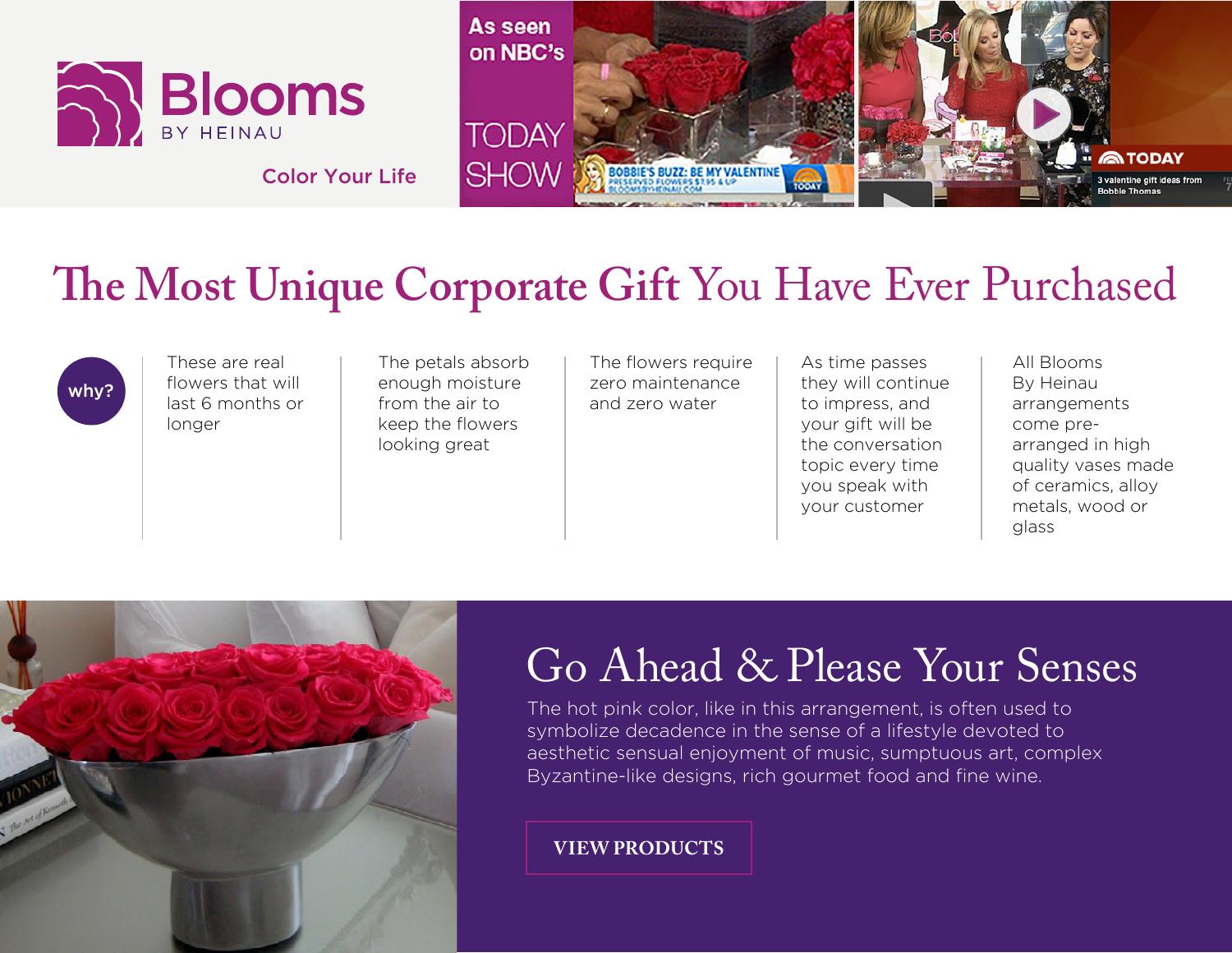## **A UNIQUE CORPORATE GIFT**<br>that your customers will love, every day.

You want to send your customers a token of appreciation. Something that will keep you top-of-mind, and impress upon them the value of your relationship. Something that will enhance their space, be highly visible, and ideally be a conversation starter. Something elegant, sophisticated, unique, but something that fits within your corporate budget.

What if you could deliver something with the vitality of fresh flowers in elegant, highquality vases, but without the expiration date?

Heinau Flowers [\(www.heinauflowers.com](http://www.heinauflowers.com)) has been serving high-end hospitality destinations for years and now offers a shippable, consumer-grade line of home and office products. Now, through our retail division, Blooms by Heinau [\(www.](http://(www.BloomsByHeinau.com) [BloomsByHeinau.com\)](http://(www.BloomsByHeinau.com) your company can participate in our corporate gifts program.



*"Barbra loved the gift and wanted me to thank you very much. We will be ordering more in the near future. Such a lovely gift."*

#### BY IMPLEMENTING THE BLOOMS BY HEINAU CORPORATE GIFTS PROGRAM IN YOUR ORGANIZATION, YOU CAN:

CREATE a lasting impression with an elegant gift that will last a minimum of 6 months (guaranteed)

INCLUDE a handwritten gift card on our card stock or yours if you send it

**SEND** custom designs with your corporate colors or custom vases

RECEIVE corporate discounts between 10% - 20% (based on volume)

CHOOSE from options that fit within all corporate budgets for gifts (from \$10-  $$400+)$ 

#### ASK YOURSELF…

For as little as \$10, what other corporate gift can you give that will stay with your customers long term, on their desks, that they don't have already, and that they are likely to discuss with others? In many cases, the flowers are impressive enough that your customer will bring them home to their own residence.

If that is the kind of corporate gift you have always wanted to find, look no further, because you found it.

### Tough to Resist, and Why Should You!



Chocolate has become one of the most popular food types and flavors in the world. Chocolate chip cookies, chocolate fudge ice cream, chocolate bars. Just kidding, if this is too sweet for you, just choose another color.

#### **[REGISTER NOW](https://www.bloomsbyheinau.com/register.asp?cg=0)**



*"I have 2 Rose Keepsake's and one other bundle that I have had for over three months and they are still as beautiful as they day I received them for my Birthday in February. Love these and recommend them to everyone I know!!!"*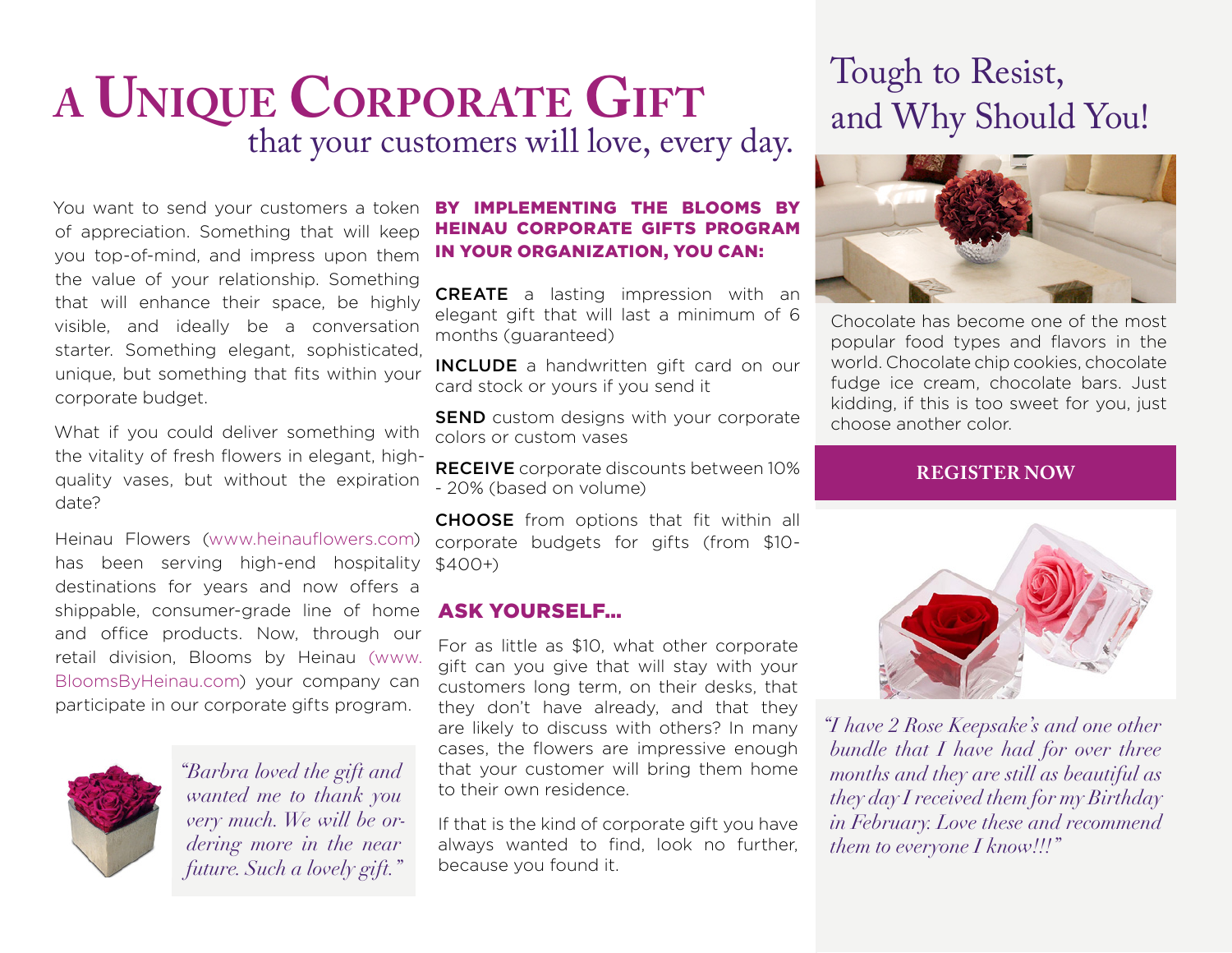## ABOUT OUR FLOWERS

Heinau Flowers are 100% natural. When the blossoms are cut at the farm at their quality peak, the water and sap in the plant cells are replaced by our proprietary certified non-toxic moisturizer, leaving the petals as soft and supple as they were before harvest. Each preserved flower will continue to absorb moisture from the air, prolonging it's beauty.

We use natural ingredients that are safe, hypoallergenic and environmentally friendly. Unlike untreated flowers, our blooms thrive in air conditioned environments and require no water or maintenance. At the end of a year, your flowers will have the same color, texture, and softness that they had the day they were delivered.

Enroll in the Blooms by Heinau Corporate Gift Program and deliver elegant, sophisticated gifts that your customers will love, every day.

If you are interested in leveraging our corporate discount program for your company,

#### **EMAIL US AT** gifts@heinauflowers.com **or CALL** 786-594-0437, option 3

Be sure to have your company information, address, and approximate number of employees available.





*"I received this as a gift from my son and it is just the best ever! I will be ordering flowers from you for all my floral needs. You rock!!!!"*







*"Just received my flowers love them! My best friend gave me this arrangement in chocolate for my 50th birthday. I have since ordered 3 in different colors for other friend's birthdays and they were a huge hit."*

#### **[GET STARTED NOW](https://www.bloomsbyheinau.com/register.asp?cg=0)**